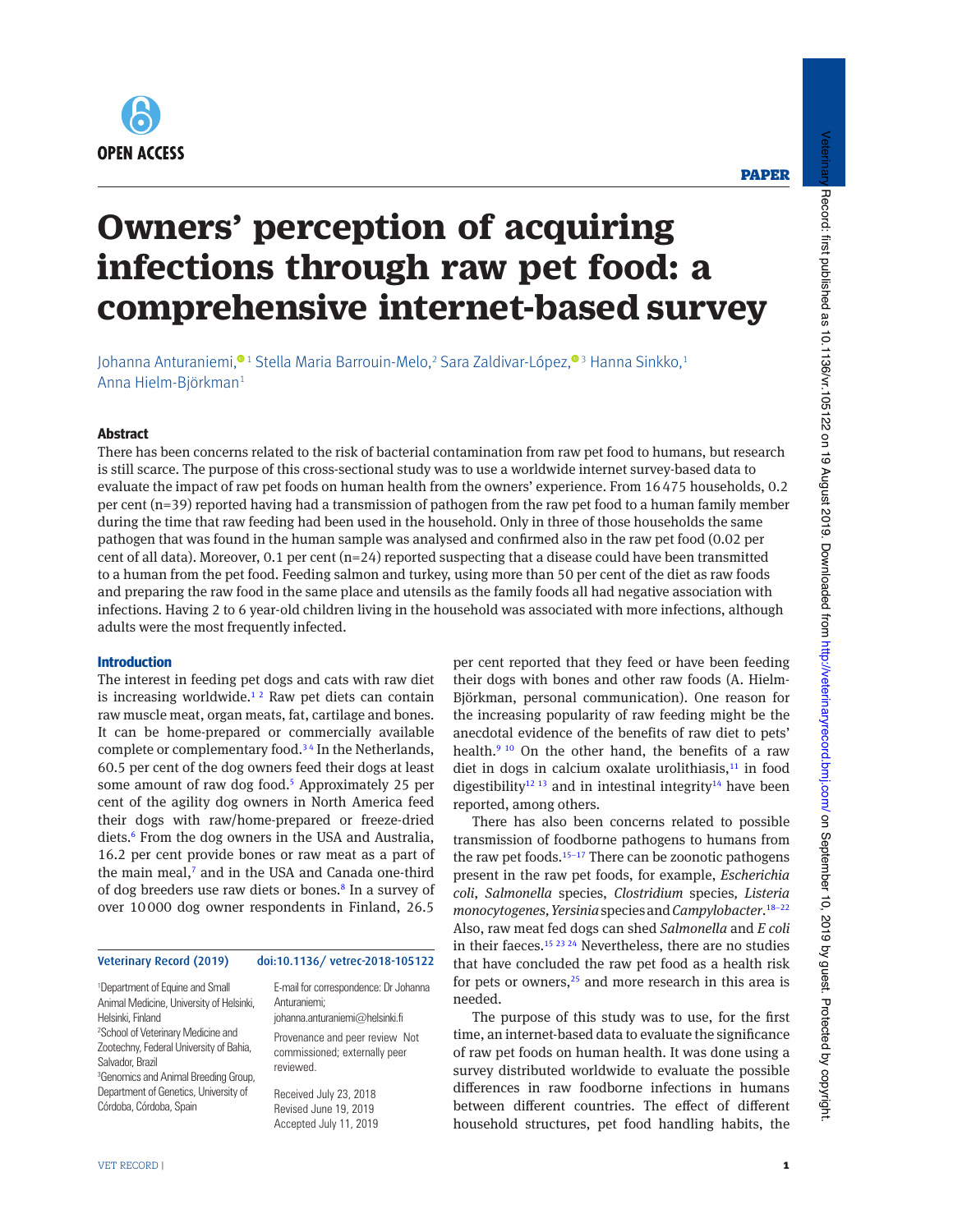amount of raw food fed and the animal proteins used was also determined.

### **Materials and methods**

The raw feeding and pathogen transmission questionnaire for the study was developed and conducted by veterinarians, microbiologists and canine nutritionists. It was planned as a regression study with three dependent groups: confirmed transmission of pathogens (CTP), suspected transmission of pathogens (STP) and non-transmission of pathogens (NTP). To avoid presumption biasness, no control group consisting of owners that served their dogs only with heat-treated dog foods was used. Heat-treated dog foods are usually considered safe by the general public and health professionals, whereas raw feeds are considered a health risk. For this reason, the authors wanted to avoid the situation where people would have gotten sick, but no one would have suspected the risk of transmission from the dog feed because of the animal eating a 'safe' food. The survey was open in the internet from July 14, 2017 to February 28, 2018 (228 days) to be able to reach at least 10,000 respondents. It was targeted to dog and cat owners who feed their pets with raw animal products (see online supplementary appendix 1). The questionnaire was translated into English, Finnish, Swedish, Spanish and Portuguese by native speakers and tested extensively before being sent out. The link to the five different language surveys were shared on the research group's Facebook page and people were free to share the link in any type of Facebook groups as well as in other social medias or by email. To get a maximum number of respondents, all researchers in the group were asked to send out emails about spreading the questionnaire to their private, academic and industrial associates in their respective countries.

The questionnaire was validated by sending a request by email to 195 respondents as a convenience sample, six months after the first one, to answer the survey a second time (test–retest repeatability). This sample also included different nationalities. Four questions were chosen to test the test–retest repeatability using Cohen's kappa: 'Gender (female/male)', 'The animal that is/has been fed a raw diet (dog(s), cat(s), both dog(s) and cat(s))', 'Does the animal drink water from trenches/puddles (yes/no)' and 'Does the animal eat other animals' faeces (yes/no)'.

## **Statistical methods**

The data were divided first into two groups according to the outcome measure: "Are there/have there been people in your household that have become sick from handling raw pet food or that have become sick from contact with a raw food eating pet?" (yes/no). Those that answered 'no' to that question were named 'NTP households'. Those that answered 'yes' to that question were divided into two groups according to the ability

to address the foodborne pathogen in question. Those that were able to address the pathogen were named 'CTP households', and those that had answered "I don't remember" or "I don't know" to the pathogen question were named 'STP households'. To get a larger number of positive cases and therefore to be able to use a regression modelling technique, the two transmission groups (CTP+STP) were combined and the NTP was kept as the negative cases. A decision tree analyses (see online (online supplementary appendix 2) including all the covariates showed that the amount of raw meats/ organs/bones that the owners had evaluated that they had fed to their animals (<20 per cent, 20 per cent–49 per cent, 50 per cent–89 per centand 90 per cent–100 per cent), divided the data at 50 per cent. Therefore, this variable was changed into a dichotomous variable: if they had fed less than 50 per centor ≥50 per cent of the food as raw. The two questions on keeping the raw food in the refrigerator or in room temperature could not be used as the respondents had answered very illogically. There were 3797 missing values from two of the variables: the respondents' age (n=108 missing) and the time there had been a raw food fed pet in the family (n=3689 missing). Therefore, the models were done with and without them. Collinearity was tested and the following covariates were included in a Forward Stepwise Conditional logistic regression model: which was the raw food fed animal (for groups, see table 1), the people living in the raw pet food using households (for groups, see table 1), from where the raw pet food was obtained (for groups, see table 1), the package size, the amount of raw meat/organs/bones in the diet (for groups, see table 1), the size of packages used (for groups, see table 1), all animal species fed (see table 2), other items eaten (see figure 1) and the way the raw food was handled in the household (see figure 2). Two final models are presented in the results where all resting variables have a significant association (P<0.050) with the dependent variable that either is the sum of the CTP and STP, or only the CTP ones, both versus the NTP. An OR less than 1 is indicative of being a protective factor, whereas an OR greater than 1 is indicative of being a risk factor. The goodness of fit of the final models was determined by the following criteria: P<0.05 in the Omnibus test of model coefficients, P>0.05 in the Hosmer and Lemeshow test and from the Nagelkerke's  $R<sup>2</sup>$  test, which shows how many per cent of the variance can be explained by the model. All separate data are also presented as descriptive data. All variables and how they were divided between the three transmission household groups were also analysed using Fisher's exact two-sided test from a cross-table setting. Significance was set at P<0.05. Missing cases were excluded from analyses. All analyses were done using the SPSS software (V.24, IBM SPSS Statistics, Chicago, Illinois, USA).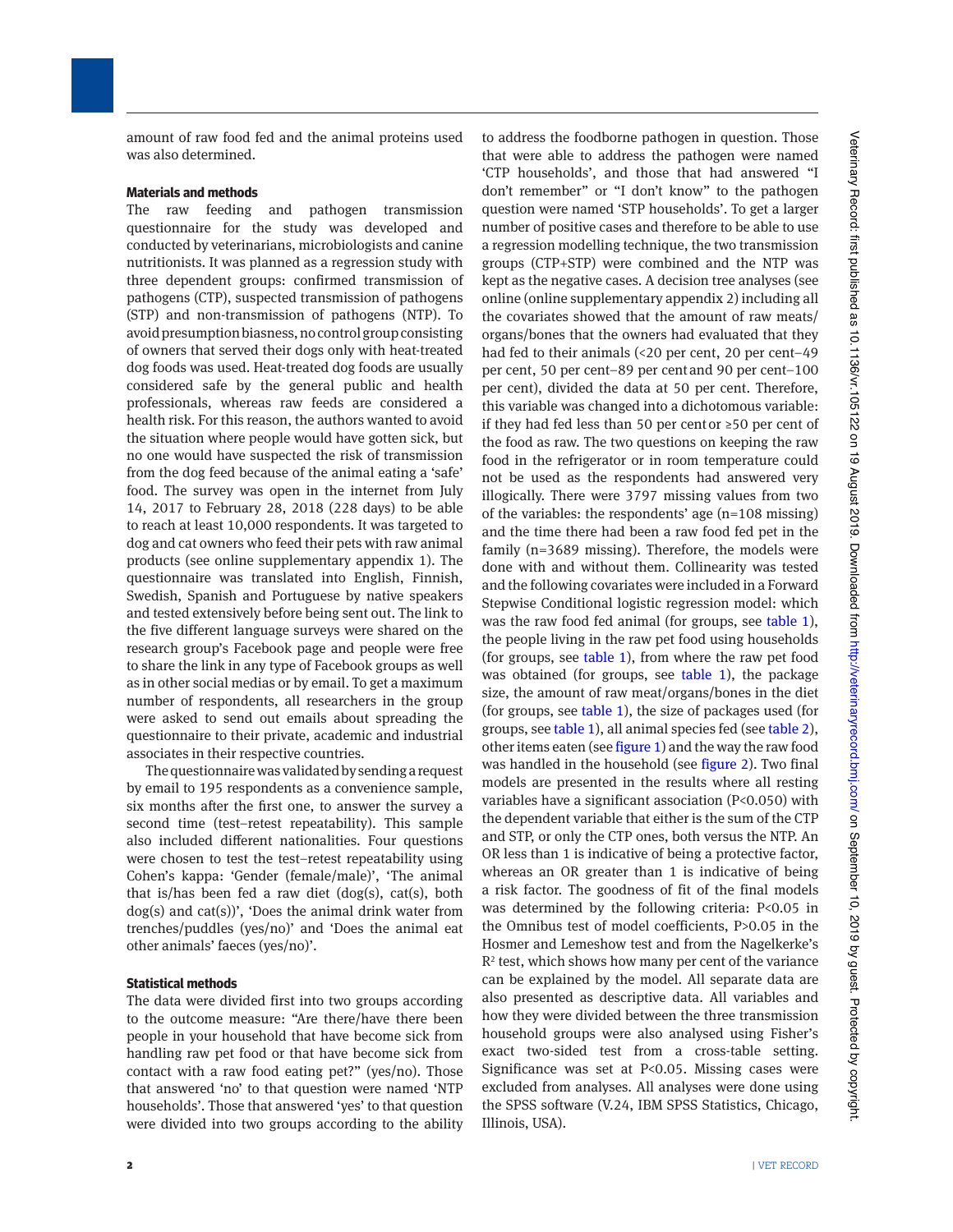**Table 1** Characteristics of the households and people as well as feeding habits in the households from the survey to raw feeding dog and cat owners  $(n=16, 475)$ 

|                                                              | In per cent of the<br>households |
|--------------------------------------------------------------|----------------------------------|
| Raw food fed animal*                                         |                                  |
| Dog(s)                                                       | 73.6                             |
| Cat(s)                                                       | 6.9                              |
| Both dog(s) and cat(s)                                       | 19.5                             |
| Does the cat go out in the households that have cat?*        |                                  |
| Never                                                        | 51.6                             |
| Sometimes                                                    | 13.6                             |
| Almost daily/daily                                           | 34.8                             |
| People living in the raw pet food using householdst          |                                  |
| Under 2 years old                                            | 8.8                              |
| 2-6 years old                                                | 11.8                             |
| Over 6 but under 18 years old                                | 23.9                             |
| 18-65 years old                                              | 88.5                             |
| Over 65 years old                                            | 13.4                             |
| Immunocompromised people                                     | 9.9                              |
| People living in the raw pet food using householdst          |                                  |
| Pet food shop                                                | 50.2                             |
| Supermarket                                                  | 48.5                             |
| Wholesale                                                    | 27.1                             |
| Internet                                                     | 23.3                             |
| Farm/hunter/fisherman                                        | 30.3                             |
| Owner hunts/fishes/butchers                                  | 9.3                              |
| The amount of raw meat/organs/bones in the diet*             |                                  |
| 50 per cent and over                                         | 90.7                             |
| Under 50per cent                                             | 9.3                              |
| The size of packages usedt                                   |                                  |
| 500 g/1.1 lbs /17.6 oz or under                              | 44.7                             |
| Over 500 g/1.1 lbs/17.6 oz to 1 kg/2.2 lbs/35.3 oz           | 42.4                             |
| Over 1 kg/2.2 lbs/35.3 oz                                    | 47.3                             |
| *Could choose one answer.<br>tCould choose multiple answers. |                                  |

## **Results**

Fifty households completed the survey for validation. 'Gender', 'The animal that is/has been fed raw diet', 'Does the animal drink water from trenches/puddles' and 'Does the animal eat other animals' faeces' questions used for the test–retest validation had Cohen's kappa of 0.88, 0.84, 0.80 and 0.56, respectively. Cohen's kappa values showed mainly a very good level of agreement, indicating a stable questionnaire.

Altogether, 16,475 completed surveys were obtained. In 73.6 per cent of the households, the raw food fed pet was a dog, in 6.9 per cent a cat and in 19.5 per cent both cat and dog were fed with raw diet (table 1). There were respondents from 81 different countries in the data, and 1–4950 respondents from each country (see online supplementary appendix 3). The median age of the respondents was 43 years (from 13 to 88 years), and 92.4 per cent of them were females. The median time for feeding the animal(s) with raw diet was 3.0 years (ranging from 0.1 to 65 years).

From those 16,475 respondents, 16,412 households reported no transmission of pathogen (NTP households) during the time that raw feeding had been practised in the household. Furthermore, 39 reported a confirmed

|                             | In per cent of              | In per cent of               |                                      |            |
|-----------------------------|-----------------------------|------------------------------|--------------------------------------|------------|
| Raw animal<br>products used | <b>CTP</b> household<br>(n) | <b>STP</b> households<br>(n) | In per cent of NTP<br>households (n) | Pvaluet    |
| Beef                        | 89.7 (35)                   | 83.3 (20)                    | 91.3 (14,989)                        | 0.260      |
| Pork                        | 48.7 (19)                   | 54.2 (13)                    | 56.6 (9282)                          | 0.593      |
| Lamb                        | 59.0 (23)                   | 66.7(16)                     | 66.0 (10,838)                        | 0.617      |
| Goat                        | 5.1(2)                      | 16.7(4)                      | 20.4 (3347)                          | $0.040*$   |
| Broiler/chicken             | 84.6 (33)                   | 75.0 (18)                    | 82.3 (13,511)                        | 0.607      |
| Turkey                      | 53.8 (21)                   | 58.3(14)                     | 76.2 (12,503)                        | $0.001***$ |
| Duck                        | 33.3(13)                    | 45.8(11)                     | 54.5 (8946)                          | $0.020*$   |
| Reindeer                    | 5.1(2)                      | 4.2(1)                       | 7.4(1218)                            | 1.000      |
| Moose                       | 2.6(1)                      | 4.2(1)                       | 8.7 (1421)                           | 0.444      |
| Deer                        | 17.9(7)                     | 20.8(5)                      | 34.0 (5583)                          | $0.042*$   |
| Horse                       | 10.3(4)                     | 8.3(2)                       | 13.4 (2203)                          | 0.801      |
| Bison                       | 15.4(6)                     | 12.5(3)                      | 15.6 (2557)                          | 1.000      |
| Egg                         | 61.5(24)                    | 66.7(16)                     | 74.5 (12,220)                        | 0.113      |
| Salmon                      | 30.8(12)                    | 41.7(10)                     | 54.3 (8906)                          | $0.006**$  |
| Vendace                     | 0.0(0)                      | 0.0(0)                       | 1.7(280)                             | 1.000      |
| Herring                     | 17.9(7)                     | 8.3(2)                       | 17.8 (2923)                          | 0.549      |
| Some other fish             | 35.9(14)                    | 54.2 (13)                    | 50.2 (8233)                          | 0.186      |
| <b>Birds</b>                | 10.3(4)                     | 16.7(4)                      | 15.3 (2504)                          | 0.698      |
| Rabbit                      | 35.9(14)                    | 29.2(7)                      | 46.0 (7545)                          | 0.123      |

†Fisher's exact two-sided test was used.

CTP, confirmed transmission of pathogen; NTP, no transmission of pathogen; STP, suspected transmission of pathogen.

transmission (CTP households) from the raw pet food to humans (0.2 per cent), meaning that the pathogen was confirmed from a human sample by a laboratory (table 3). Of these, 14 stated that they were sure about the source of the pathogen, but only three of them reported that the same pathogen was confirmed from both the pet food and the sick human by a laboratory (all *E coli*; one from beef, one from a Big County Raw product, where the type of meat was not specified, and one from a product bought from an abattoir, but the animal species was not mentioned). In addition, 16 of the 39 stated that they were pretty sure about the source of the pathogen (not confirmed by any tests), and 9 households were not able to name any product as a source of transmission. Also, three households reported more than one pathogen (table 4).

In addition to the 39 respondents, 24 suspected having had a transmission of a pathogen from the raw pet food (STP households), but they, nor the pet food, had not been tested for any pathogen in a laboratory, so they did not report any pathogen in the questionnaire (0.1per cent of all data) (table 3). Two of them reported that they did not remember the pathogen and 22 that they do not know the pathogen.

In total, respondents from 11 countries reported a transmission or suspected transmission of a pathogen (13.6per cent of all countries) (table 3). There were significantly more NTP households in the data than CTP or STP households (chi-squared test, P<0.001). Of all different pathogens reported in the survey, the most frequent ones were *Campylobacter* and *Salmonella* (table 4).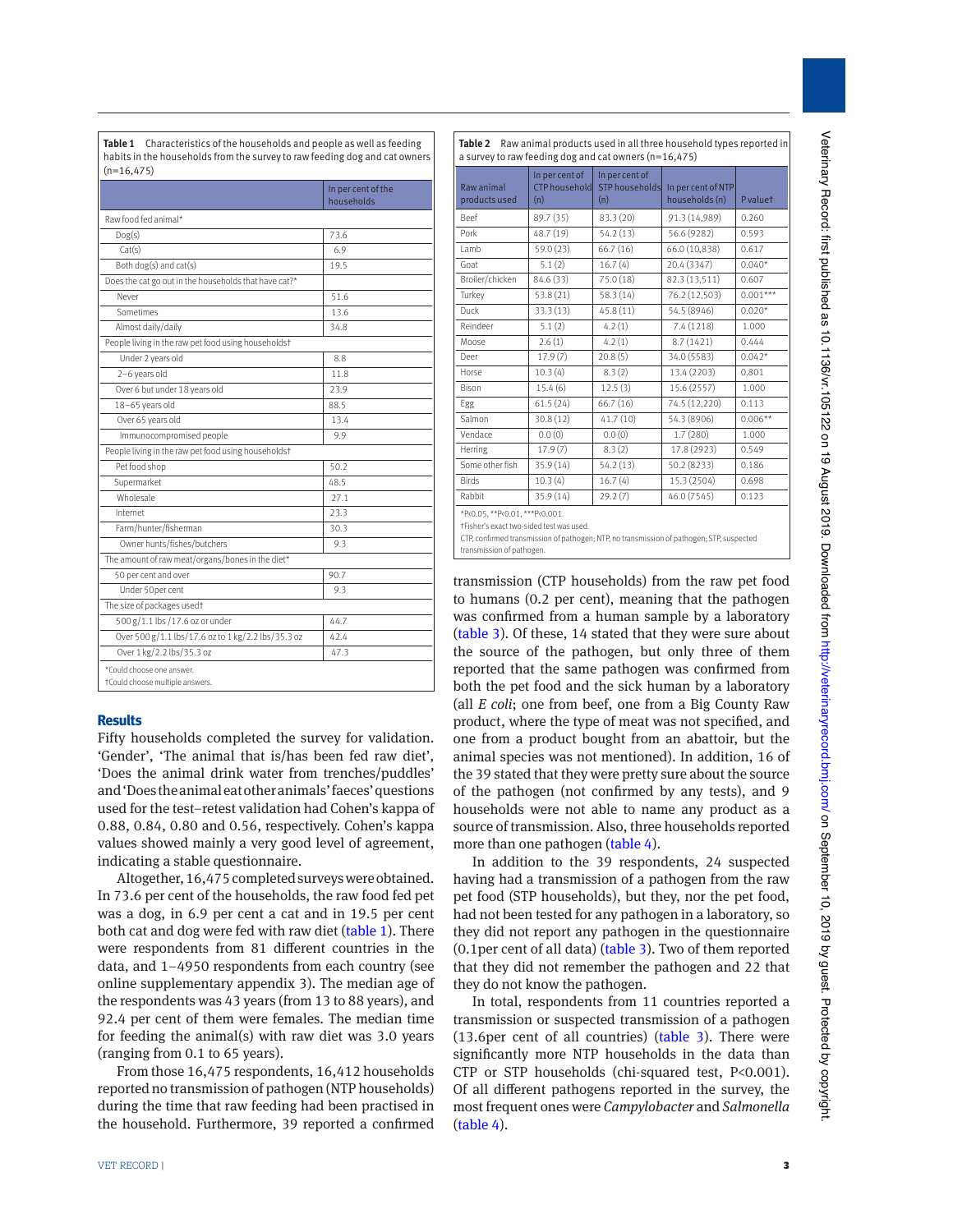

Figure 1 Items other than pet food eaten by the dogs in all three household types (n=16,475). \*P<0.05. CTP, confirmed transmission of pathogen; NTP, no transmission of pathogen; STP, suspected transmission of pathogen.

Adults were the most frequently infected people in the CTP households (table 5) as well as in the STP households. The median age reported in people that became sick was 40.1 years. Only in 10.3per cent (n=4) of the CTP households the infected person was a child between two and six years old (table 5), even though there were significantly more children between the age of two to six years living in the CTP households than in the STP or NTP households (in 25.6per cent of CTP, in 12.5per cent of STP and in 11.8per cent of NTP households, P=0.027). In the regression model having more children between the age of two and six years was the only factor having a positive association with a transmission of pathogen (OR: 2.20; P=0.012; 95per centCI: 1.19 to 4.07), even though the adults were more frequently infected.

Two people (5.1 per cent) among the people that got sick in the CTP household were immunocompromised (table 5), although there were immunocompromised people living in 15per cent of CTP households



- In the same place but with different instruments than human food
- $\blacksquare$  In the same place with the same instruments as human food



Figure 2 The raw food handling practices in the three household types (n=16,745). CTP, confirmed transmission of pathogen; NTP, no transmission of pathogen; STP, suspected transmission of pathogen.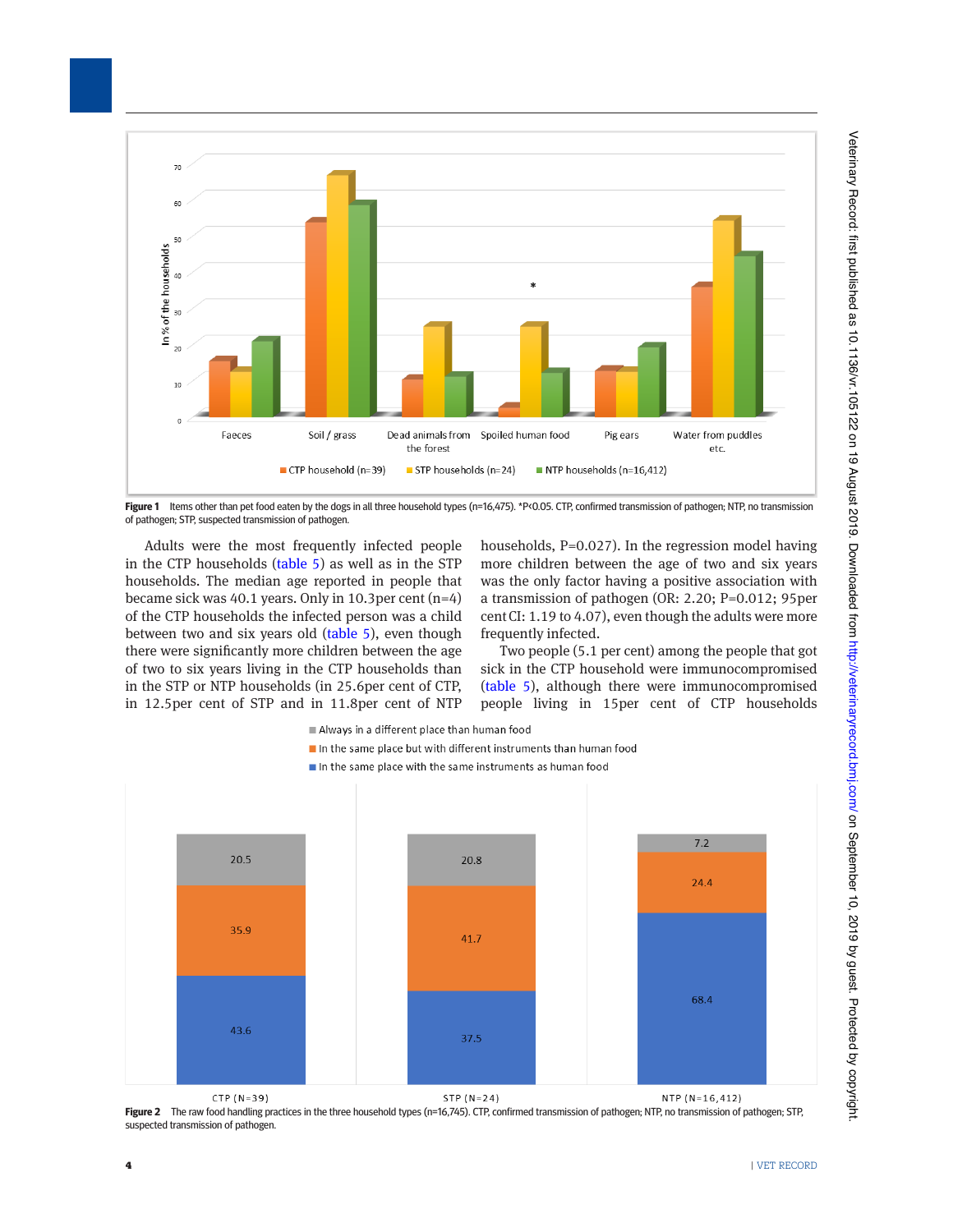| having a transmission of pathogen |                                                    |                                                   |                                                   |       |                                                             |  |  |  |  |
|-----------------------------------|----------------------------------------------------|---------------------------------------------------|---------------------------------------------------|-------|-------------------------------------------------------------|--|--|--|--|
| Country                           | <b>No</b><br>transmissionl<br>of pathogen<br>(NTP) | Confirmed<br>transmission<br>of pathogen<br>(CTP) | Suspected<br>transmission<br>of pathogen<br>(STP) | Total | Percentage<br>of CTP<br>households<br>within the<br>country |  |  |  |  |
| Australia                         | 798                                                | $\mathfrak{I}$                                    | 1                                                 | 801   | 0.2                                                         |  |  |  |  |
| Canada                            | 2574                                               | 11                                                | 1                                                 | 2586  | 0.4                                                         |  |  |  |  |
| Finland                           | 1117                                               | $\mathfrak{I}$                                    | $\Omega$                                          | 1119  | 0.2                                                         |  |  |  |  |
| France                            | 121                                                | $\mathbf{1}$                                      | $\Omega$                                          | 122   | 0.8                                                         |  |  |  |  |
| Germany                           | 313                                                | $\mathfrak{I}$                                    | $\mathfrak{D}$                                    | 317   | 0.6                                                         |  |  |  |  |
| Malta                             | 27                                                 | 1                                                 | 1                                                 | 29    | 3.4                                                         |  |  |  |  |
| Mexico                            | 88                                                 | $\Omega$                                          | 1                                                 | 89    | 0.0                                                         |  |  |  |  |
| Norway                            | 82                                                 | $\mathbf{1}$                                      | $\mathfrak{D}$                                    | 85    | 1.2                                                         |  |  |  |  |
| Sweden                            | 741                                                | $\mathfrak{I}$                                    | $\Omega$                                          | 743   | 0.3                                                         |  |  |  |  |
| UK                                | 3133                                               | 9                                                 | 9                                                 | 3151  | 0.3                                                         |  |  |  |  |
| <b>USA</b>                        | 4935                                               | 8                                                 | $\overline{7}$                                    | 4950  | 0.2                                                         |  |  |  |  |
| Others                            | 2483                                               | $\Omega$                                          | $\Omega$                                          | 2483  | 0.0                                                         |  |  |  |  |
| Total                             | 16412                                              | 39                                                | 24                                                | 16475 | 0.2                                                         |  |  |  |  |

**Table 3** Number of respondents in all countries in a survey to raw feeding dog and cat owners that reported a confirmed transmission or suspected

(n=6) (cancer=one, Crohn's disease=two, multiple sclerosis=one, Ehlers-Danlos syndrome=one and no spleen=one). In addition, two people (8.3 per cent) among the people that got sick in the STP households were immunocompromised, one having HIV and the other systemic lupus erythematosus, comprising all the STP households that had immunocompromised people (n=2). There were immunocompromised people living in 9.9per cent (n=1617) of the NTP households.

In 31per cent of the CTP households (n=12), the pet had also clinical signs at the same time (table 5), and in the STP households the percentage was 13per cent  $(n=3)$ . Signs reported in pets were diarrhoea  $(n=10)$ , vomiting  $(n=9)$ , fatigue/lethargy  $(n=3)$ , mucus in the faeces (n=2), loose stools (n=1), bloody diarrhoea (n=1), gas  $(n=1)$ , dehydration  $(n=1)$  and digestive upset  $(n=1)$ . The outdoor activities of the household cat (options in the question were: going out 'never', 'sometimes' or 'almost daily'), showed no difference between the three pathogen transmission household types (P=0.641). The household cat went out almost daily in 34.8per cent of NTP and CTP households, and in 37.5per cent of STP households.

In the CTP households, goat, turkey, duck, deer and salmon were used significantly less than in NTP

| Number of pathogens in the infected people in different countries<br>Table 4<br>reported in a survey to raw feeding dog and cat owners $(n=39)$                                                                                                                                                                                       |             |                |            |                |       |            |            |            |      |                |                |
|---------------------------------------------------------------------------------------------------------------------------------------------------------------------------------------------------------------------------------------------------------------------------------------------------------------------------------------|-------------|----------------|------------|----------------|-------|------------|------------|------------|------|----------------|----------------|
|                                                                                                                                                                                                                                                                                                                                       | <b>AUSI</b> | CAN            | <b>FIN</b> | <b>GER</b>     | Malta | <b>FRA</b> | <b>NOR</b> | <b>SWE</b> | UК   | <b>USAI</b>    | Total          |
| Salmonella                                                                                                                                                                                                                                                                                                                            |             | 5              |            |                | $1*$  |            |            |            | $3+$ | 3              | 12             |
| Campylobacter                                                                                                                                                                                                                                                                                                                         | 1           | 4‡             |            | $\mathfrak{D}$ |       |            |            | 1          | 6†   | $\mathfrak{D}$ | 17             |
| Yersinia                                                                                                                                                                                                                                                                                                                              |             |                | 1          |                |       |            |            |            |      |                | 1              |
| Escherichia coli                                                                                                                                                                                                                                                                                                                      | 1           | 3 <sup>±</sup> |            |                |       |            |            |            | 1    | $\mathfrak{D}$ | 8              |
| Clostridium                                                                                                                                                                                                                                                                                                                           |             | 1 <sup>±</sup> |            |                | $1*$  |            |            |            |      | 1              | 3              |
| Toxoplasma                                                                                                                                                                                                                                                                                                                            |             |                |            |                |       |            |            | 1          |      |                | $\mathfrak{I}$ |
| *One Salmonella and one Clostridium reported by the same household.<br>tOne Salmonella and one Campylobacter reported by the same household.<br>‡One Campylobacter, one E coli and one Clostridium reported by the same household.<br>AUS, Australia; CAN, Canada; FIN, Finland; GER, Germany; FRA, France; NOR, Norway; SWE, Sweden. |             |                |            |                |       |            |            |            |      |                |                |

households (table 2). In the final regression model, salmon and turkey had a negative association with infections (OR: 0.54; P=0.025; 95per centCI: 0.32 to 0.93 and OR: 0.51; P=0.011; 95per centCI: 0.30 to 0.86, respectively). None of the meat products was significantly more used in the CTP households. The pets in the CTP and STP households were fed with less than 50per cent raw meat/organs/bones more frequently than in the NTP households  $(P=0.014)$  (in figure 3 all four percentage groups are presented). Eating more raw foods (≥50per cent of the diet) had a negative association with transmitting a pathogen in the final regression model (OR: 0.51; P=0.037; 95per centCI: 0.27 to 0.96). The most frequent items eaten, other than pet food, were soil/grass and water from puddles (figure 1). Pets were fed with spoiled human food in 25per cent of the STP households, which was significantly more than in the other two household types  $(P=0.024)$ . In addition, in 25.0per cent of the STP households, pets scavenged dead animals (P=0.108), compared with 10.3per cent and 11.2per cent in the CTP and NTP households, respectively.

Raw pet food was handled in the same place with the same utensils as the household's human food more frequently in the NTP households (P<0.0001) (figure 2). In the CTP and STP households, the raw pet food was more frequently handled always in a different place than the household's human food  $(P=0.001)$  or in a same place but with different utensils than the human food  $(P=0.035)$  (figure 2). The same was shown in the final regression model since handling the raw pet food in the same place and with the same utensils had a negative association with infections (OR: 0.32; P<0.0001; 95per centCI: 0.20 to 0.54).

Only the results of the combined groups (CTP and STP) versus NTP from the regression model were presented above but the results were nearly identical for the CTP versus NTP comparison; in that final model the ≥50 percentage of raw food with a negative association was replaced by the variable 'The owner using package sizes of 500g /1.1 lbs/17.6 oz or under' (OR: 2.00; P=0.035; 95per centCI 1.05 to 3.83). The small 95per cent OR CIs, the low Omnibus test values (P<0.0001), the high Hosmer and Lemeshow test values (P=0.603) ensured a good fit of the models, whereas the Nagelkerke  $\mathbb{R}^2$  only explained 5.1per cent and 6.6per cent of the variation of the final models for the combined transmission and only for CTP versus NTP analyses.

#### **Discussion**

This study is the first to evaluate a possible ownerreported transmission of pathogens to humans from raw pet food using survey-based data. The results indicate that foodborne pathogens are seldom transmitted to humans through raw pet food. Only three households were able to confirm that the same pathogen was found in the human sample and in the pet food (0.02per cent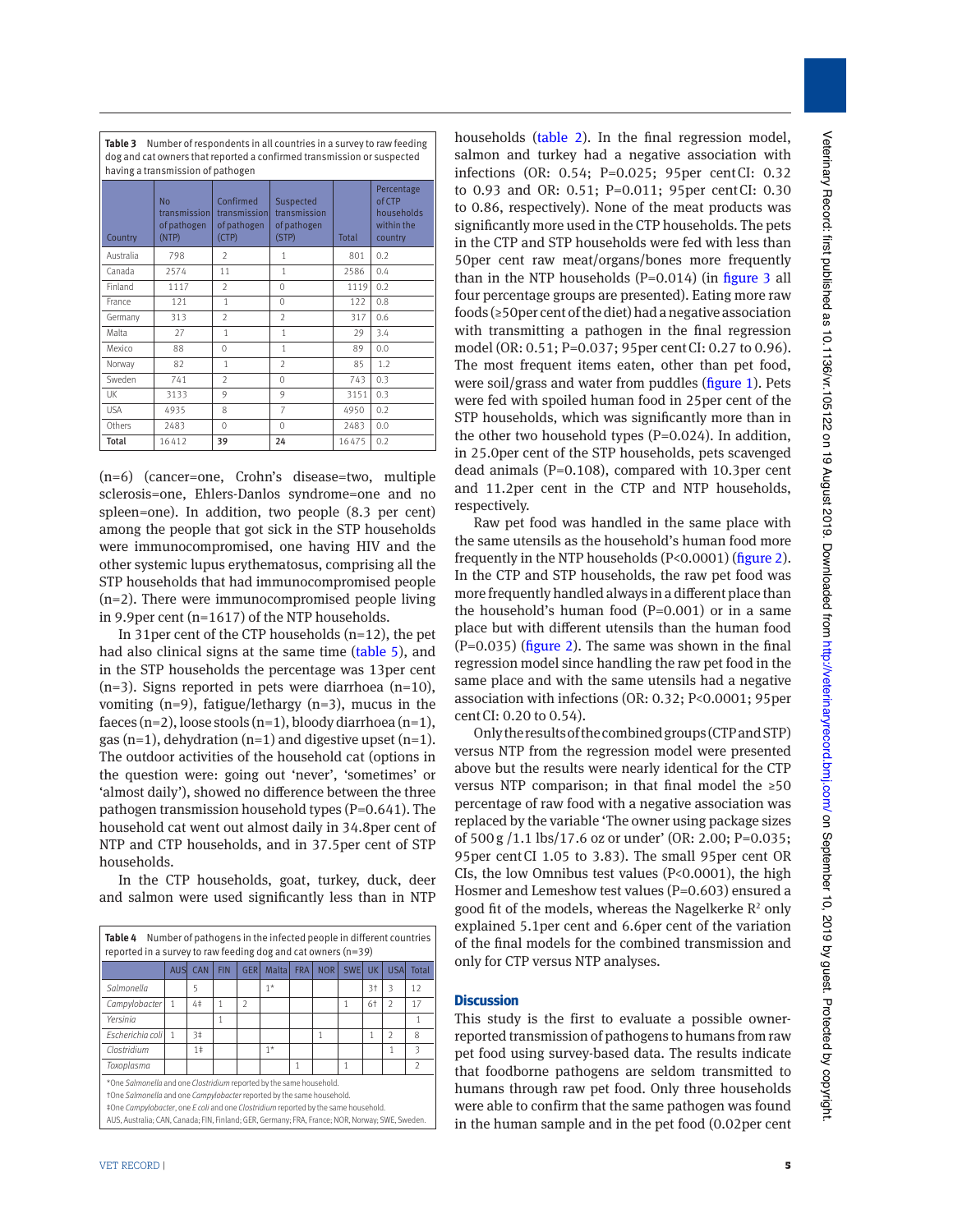| Table 5 The pathogens and the number of households that reported the infected person as an adult and/or as a child, if he/she was immunocompromised, |
|------------------------------------------------------------------------------------------------------------------------------------------------------|
| and if family pets had clinical signs at the same time (n=39 CTP households)                                                                         |

| $\cdots$                                                                                                                                                                                                                                                                                                   |            |               |                                                                                            |                    |                                                          |                                   |                |      |
|------------------------------------------------------------------------------------------------------------------------------------------------------------------------------------------------------------------------------------------------------------------------------------------------------------|------------|---------------|--------------------------------------------------------------------------------------------|--------------------|----------------------------------------------------------|-----------------------------------|----------------|------|
|                                                                                                                                                                                                                                                                                                            | Adult      | Child         | Immunocompromised person                                                                   | <b>Disease</b>     | Number of households where the<br>pet had clinical signs | Animal that was fed with raw food |                |      |
|                                                                                                                                                                                                                                                                                                            |            |               |                                                                                            |                    |                                                          | Dog                               | Cat            | Both |
| Salmonella                                                                                                                                                                                                                                                                                                 | $10*$      | $\mathcal{P}$ | $\Omega$                                                                                   | N/A                | 4                                                        | 9                                 | $\overline{2}$ |      |
| Campylobacter                                                                                                                                                                                                                                                                                              | $17*$ , †  | $\Omega$      | $\circ$                                                                                    | N/A                | 4‡                                                       | 12                                |                | 4    |
| Yersinia                                                                                                                                                                                                                                                                                                   |            | $\Omega$      | $\Omega$                                                                                   | N/A                | 0                                                        |                                   | $\Omega$       |      |
| Escherichia coli                                                                                                                                                                                                                                                                                           | $6†$ . $$$ | $3\bar{S}$    |                                                                                            | Cancer             | 4 <sup>†</sup>                                           | 6                                 |                |      |
| Clostridium                                                                                                                                                                                                                                                                                                | $3*1$      | $\Omega$      |                                                                                            | Crohn's<br>disease | 2 <sup>†</sup>                                           | 3                                 | $\Omega$       |      |
| Toxoplasma                                                                                                                                                                                                                                                                                                 | 2          | C             | $\Omega$                                                                                   | N/A                | 0                                                        |                                   | $\circ$        |      |
| *Including the same adult from a household that reported both bacteria.<br>tincluding the same adult from a household that reported all three bacteria.<br>#Including one same pet from a household that reported all three bacteria.<br>§Including one household with both an adult and a child infected. |            |               | CTP, confirmed transmission of pathogen (confirmed from human sample); N/A, not available. |                    |                                                          |                                   |                |      |

of all data). Altogether, 39 households that reported a transmission of pathogen were able to name the pathogen (0.2per cent of all data), but no medical papers were asked to keep the survey anonymous. It should be noted that some of these households might have been using raw food for decades, so this percentage does not refer to infections per year and can therefore not be compared with yearly statistics. It describes the owners' reported experience of pathogen transmissions in their households during the time of raw food feeding to pets, rather than gives any risk evaluation. In the CTP households, the pets were more often fed with less than 20per cent of raw meat/organs/bones, meaning that over 80per cent of their diet consisted of other than unprocessed raw meat. This highlights the fact that in the remaining 36 households, where the raw pet food was not tested for the pathogen, the infection might have been due to something else than the raw pet food. In addition, 0.1per cent  $(n=24)$  of the respondents suspected having had a transmission of pathogens from the raw pet food or from the pet itself but were not able to name the pathogen in question. The pets living in these households were fed with spoiled human food more often than in the two other household types, and 25per cent of these pets also scavenged dead animals. These two factors might also have had an influence on possible gastrointestinal symptoms that the owner thought was related to raw pet food. In addition, since the regression model showed that having two to sixyears old children in the household had a positive association with infections, there is a possibility that those pathogens spread into the household with children from the day care centre or outside and were transmitted to family adults without causing symptoms in the children. At least one study reports that after first or second year in the day care environment children's immunity turns protective against symptomatic acute gastroenteritis.26 Nevertheless, there was no question asking if the children in the households spend their days in a day care or not, so the possibility can only be hypothesised.

There were respondents from 10 countries among the CTP households. The percentage of transmissions seemed to be above the dataset average in Malta (3.4



**Figure 3** The percentage of raw food fed to the pet in different household types (n=16,475). CTP, confirmed transmission of pathogen; NTP, no transmission of pathogen; STP, suspected transmission of pathogen.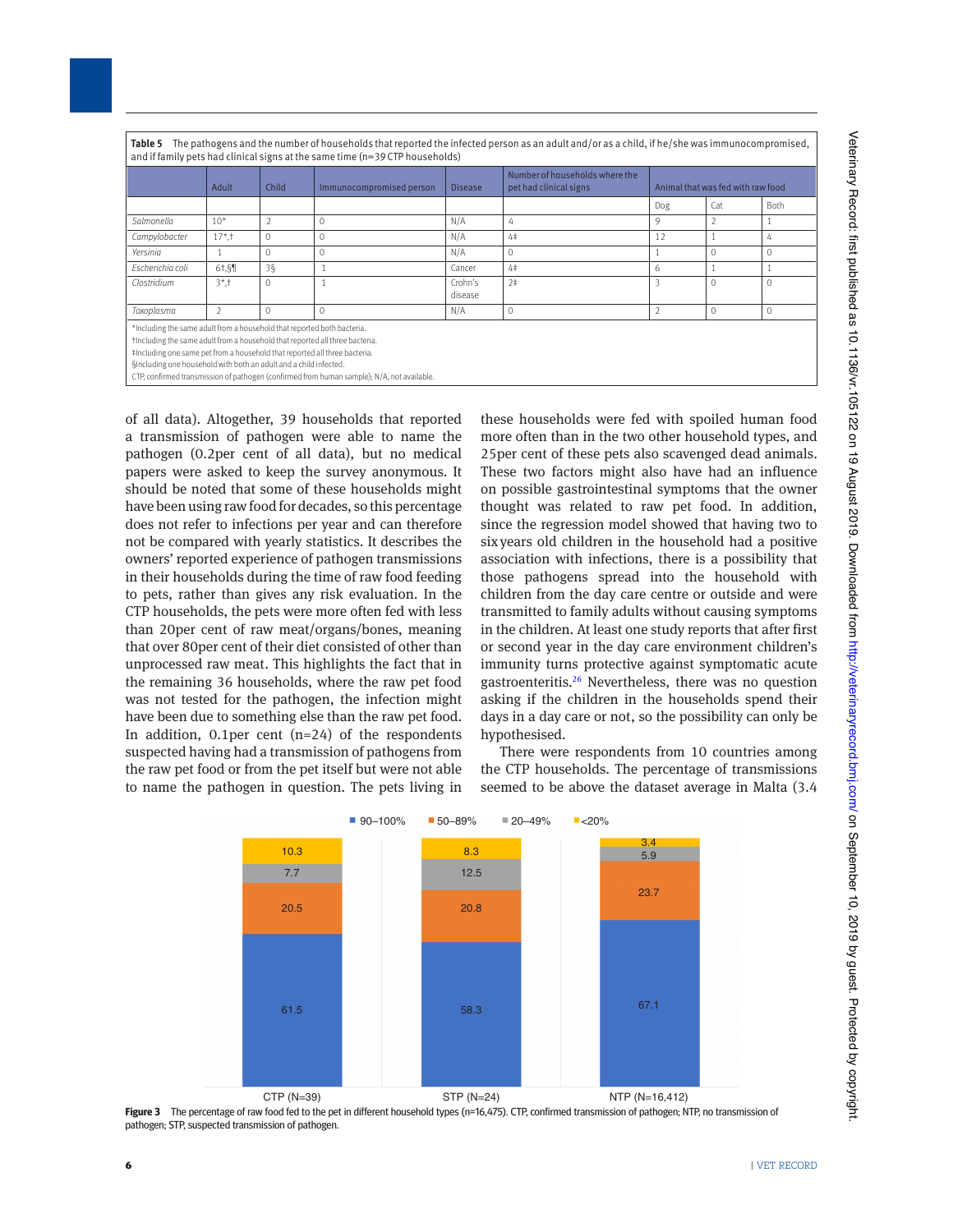per cent), Norway (1.2 per cent), France (0.8 per cent), Germany (0.6 per cent), Canada (0.4 per cent), Sweden (0.3 per cent) and the UK (0.3 per cent). Nevertheless, the number of respondents was small at least in Malta, Norway and France, which might make the results biased. Due to this, it is not possible to say if the risk for contamination is more relevant in some countries compared with others.

Previous studies have reported that there are bacteria present in raw pet foods.18–22 Also, dogs fed raw meat are in some studies shown to shed more *Salmonella* and *E coli* in their faeces.<sup>15 23 24</sup> In a study by Iennarella-Servantez, $14$  from 16 samples, taken from 4 different raw meat diets, 2 samples (from a beef meat diet) were positive for *E coli,* indicating contamination of microbes from faecal sources. In the same study, 2 faecal samples (out of 36 samples) tested positive for *Salmonella* species (pork meat fed dogs), and 3 saliva samples out of 36 samples tested positive for *E coli* (two dogs fed pork meat and one fed horse meat); nevertheless, the sample size of that study was somewhat small. Interestingly, in a study by Joffe and Schlesinger,<sup>27</sup> Salmonella species were cultured from 80per cent of the raw meat diets but found only in 30per cent of the faecal samples from the dogs fed those diets.

*Salmonella* has also been found in dry pet foods and treats, including some antibiotic-resistant strains.<sup>20 28–33</sup> In addition, *Listeria greyii* has been found in a dry pet food.20 One study reported no difference in the carriage of *Campylobacter* species in dogs fed either a raw or a dry diet,34 and one study found *Salmonella* species in three dogs that had not been given raw food of any kind and found no *Salmonella* species in dogs fed raw foods (n=24).35 In addition to *Salmonella*, different kinds of mycotoxins<sup>36-39</sup> have been found in heat-treated pet foods, causing health problems to the pets themselves. These studies show that there is not enough research done to establish if a raw pet food is a bigger health risk than other, often heat treated, pet foods.

In the present study, 12 and 17 households reported *Salmonella* and *Campylobacter* infections, respectively. These two bacterial pathogens are the most frequently reported causes for human enteritis in Europe, $40$ indicating that the questionnaire answers were valid. Human salmonellosis and campylobacteriosis are typically associated with poultry and products thereof. In this study, over 80per cent of all the households fed broiler/chicken to their pets. The households that reported infections did not use more poultry than others, although poultry is often regarded as unsafe to feed raw. Beef, which is commonly associated with human *Salmonella* infections, was also frequently (about 90per cent) included in the raw pet diets. However, there may also be other transmission routes such as from infected humans or from farm and wild animals. *Campylobacter* particularly, may be transmitted through water contaminated with faeces of wild birds.<sup>41</sup>

To the authors' knowledge, there are no reported outbreaks of human salmonellosis from commercial raw pet foods, but association with commercial dry pet foods and treats have been reported previously.<sup>293342-44</sup> A study by Lambertini and others<sup>45</sup> showed that *Salmonella* can survive 19 months in dry dog food. In the present study, in 33per cent of the households that reported a *Salmonella* infection, the family pet was fed with dry pet food in addition to raw food. This makes it impossible to say if the *Salmonella* was transmitted from the raw or dry pet food, since the source was not confirmed.

In addition to cooked food, people also eat a lot of raw foods, like vegetables, fruits and berries, which can be contaminated with *L monocytogenes*, 46 47 *E coli*, 48–50 *Salmonella*49–53 and *Campylobacter*, 54 and compared with pet food recalls, recalls in human food are much more frequent.55 *Salmonella* and *Campylobacter* can also be isolated from the hands, contact surfaces and cloths in the households where contaminated chicken for human consumption have been handled.<sup>56</sup> In the current study, 92per cent (n=36) of the CTP households did not confirm the source of the pathogen, and for this reason there is a possibility that the people in those households might have been infected by other sources.

Human yersiniosis is mainly associated with raw or undercooked pork.<sup>57</sup> The most important infection sources for toxoplasmosis are raw pork or small ruminant meat.57 58 Infection can also be obtained from a contaminated environment, directly from cat faeces and from vegetables and/or fruits contaminated with water containing oocysts.<sup>59</sup> Pork was included in the pet food in around 50per cent of the all households in this study but human *Yersinia* and *Toxoplasma* infections were reported in only one and two households, respectively. One of the two households with reported *Toxoplasma* infection did not use pork to feed the pet, and in the other case the source of infection was reported to be beef meat. A human *Toxoplasma* infection acquired from the pet is possible only if the pet is a cat, and in both households with reported *Toxoplasma* infection, the pet fed with raw food was a dog (table 5). *E coli* and *Clostridium* were isolated from humans in eight and three households, respectively. These bacteria are normally found in faeces of healthy humans and animals and are used as indicators of faeces contamination.<sup>60</sup> The owners did not report if they would have been Shiga toxin-producing *E coli* (STEC) or not.

Although there has been some concern, especially with immunocompromised pet owners and zoonotic diseases, $61$  in the present study 9.9per cent (n=1617) of the raw feeders from the NPT households reported that there were immunocompromised people living in the household. Among both CTP and STP households (n=63), four (6.3 per cent) reported the infected person to be immunocompromised. In addition, there were significantly more children between the age of two and six living in the CTP households than in the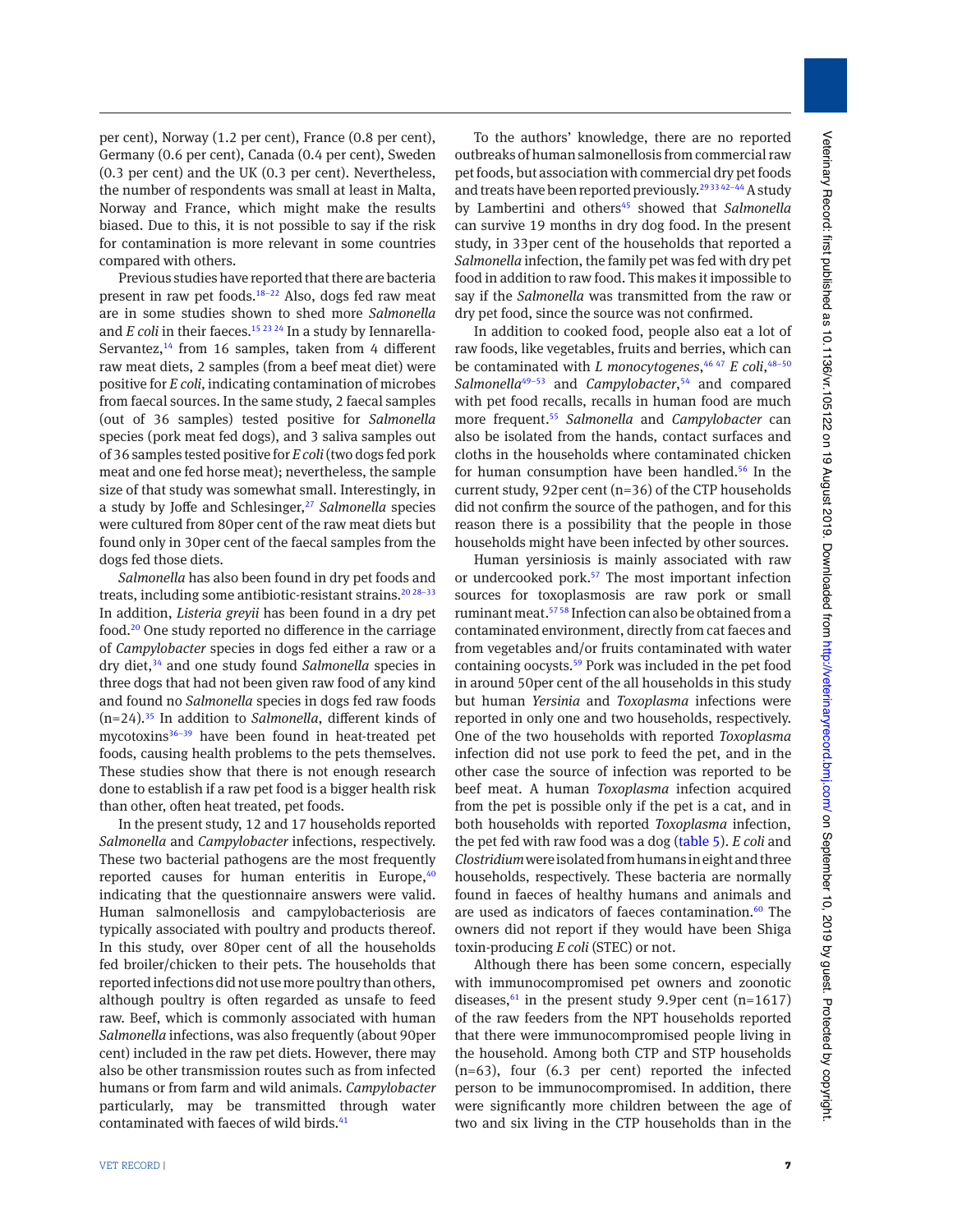STP or NTP households, and still most of the infected people were adults, probably the ones handling the pet food. This might indicate that in these households the pet food is handled in a way that small children or immunocompromised do not get in contact with it since they are considered as risk groups for infections. $62-64$ 

Many times, the infectious intestinal disease is contracted at home, $65/66$  which could be prevented with good hygiene practices. Poor hygiene of hands, and in toilet, bathroom or kitchen, increases the risk of foodborne infections as well as infection between family members and pets. $66$  As always when handling raw meat products, safe food handling should be followed, and pet owners should be advised with safe food handling and safe clean-up strategies.<sup>9</sup> At least in the UK and Finland, governmental bodies have issued fact sheets to dog and cat owners on responsible raw feeding.67 68 On the other hand, there is also plenty of anecdotal evidence of raw feeding households that store and handle their pets' food in the same place as their own, and still report that neither animals nor humans get sick in their households. In the present study, only 7.2per cent of the NTP households reported handling the raw pet food in a different place than the human food and a majority (68.4 per cent) used the same place and the same utensils that they used with human food. Also, the regression model showed a negative association with both, feeding ≥50 per cent of the diet as raw food and handling it in the same place and with the same utensils as the human food was handled. Since there were not more detailed questions asked about the hygiene practices related to raw meat handling in the present questionnaire, more research is needed to confirm the safest way to handle raw pet food. The fact that one-fifth of the CTP and STP households handled the raw pet food always in a different place than human food, might also reflect a change in the food handling practices as more cautious after an infection, and might not be the usual habits of those households.

There are limitations in survey studies, nevertheless. Those 'against' raw feeding might give false positive answers about the transmission of the pathogens and on the other hand, those 'in favour' of raw feeding can give false negative answers. Nevertheless, the risk for false answers is equally present in both situations. Pet owners that have been sensitised by the fact that they themselves or their pets have been infected with a pathogen might be more motivated to answer to the survey. In addition, data may be biased as people have evaluated the source of contamination by themselves, introducing some false positives into the data. Only three households were able to confirm that the same pathogen was found in the raw pet food and in the infected human (in two households also the family pet had clinical signs). Also, some mild symptoms might have been overlooked in some households, introducing false negatives into the data. Since the study was conducted worldwide, differences in the diagnostic access and protocols might also exist between countries. The lack of pet owners that feed their pets dry food as a control group could be seen as one limitation in this study. This group was not included in the study since it was not considered as a reliable control group as the owners and medical doctors would have not considered dry pet food as a possible transmission route for pathogens in the same way that raw meat is considered.

As a conclusion, this large study population from all over the world shows that the transmission of zoonotic pathogens might happen, but it seems to be sporadic. It is clear that the precise source of the pathogen is often challenging to find, which makes the interpretation of the result difficult. However, studies using different kind of approaches should be conducted in the future to be able to get a better understanding of the true risks or possible health benefits of feeding raw food diets to pets. This way the true pros and cons can be accurately analysed, before asking pet owners not to feed their pets with a nutritionally balanced raw diet.

**Acknowledgements** The authors would like to thank Maria Fredriksson-Ahomaa for her valuable comments and input. The authors would also like to thank statistician Vesa Niskanen for his help in the revised manuscript.

**Funding** SZ-L was supported by a postdoctoral contract co-funded by the XXI University of Cordoba Intramural Research Program and the European Regional Development Funds (FEDER). SMB-M was supported by the Brazilian National Council for Research (CNPq-PQ-Proc. 307813/2018-5). Svenska Kulturfonden in Finland contributed to the funding.

**Competing interests** None declared.

**Open access** This is an open access article distributed in accordance with the Creative Commons Attribution Non Commercial (CC BY-NC 4.0) license, which permits others to distribute, remix, adapt, build upon this work non-commercially, and license their derivative works on different terms, provided the original work is properly cited, an indication of whether changes were made, and the use is non-commercial. See: http://creativecommons.org/licenses/by-nc/4.0/.

© British Veterinary Association 2019. Re-use permitted under CC BY-NC. No commercial re-use. Published by BMJ.

Additional material for this paper are available online. To view these files, please visit the journal online (http://dx.doi.org/10.1136/vetrec-2018-105122).

#### **References**

- **1** Michel KE, Willoughby KN, Abood SK, *et al*. Attitudes of PET owners toward PET foods and feeding management of cats and dogs. *J Am Vet Med Assoc* 2008;233:1699–703.
- **2** Wall T. Raw PET food sales growing despite health warnings. PET food industry, 2018. Available: http://www.petfoodindustry-digital.com/201803/index.php#/1 [Accessed 8 Mar 2018].
- **3** Michel KE. Unconventional diets for dogs and cats. *Vet Clin North Am Small Anim Pract* 2006;36:1269–81.
- **4** Berschneider HM. Alternative diets. *Clin Tech Small Anim Pract* 2002;17:1–5.
- **5** Corbee RJ, Breed RD, Hazewinkel HAW. Feeding practice of dog owners active on Internet forums. poster session presented at: 17th European Society of veterinary and comparative nutrition Congress. Ghent, Belgium, 2013.
- **6** Dinallo GK, Poplarski JA, Van Deventer GM, *et al*. A survey of feeding, activity, supplement use and energy consumption in North American agility dogs. *J Nutr Sci* 2017;6:e45.
- **7** Laflamme DP, Abood SK, Fascetti AJ, *et al*. Pet feeding practices of dog and cat owners in the United States and Australia. *J Am Vet Med Assoc* 2008;232:687–94.
- **8** Connolly KM, Heinze CR, Freeman LM. Feeding practices of dog breeders in the United States and Canada. *J Am Vet Med Assoc* 2014;245:669–76.
- **9** Stogdale L, Diehl G. In support of bones and RAW food diets. *Can Vet J* 2003;44:783–4. **10** Freeman LM, Chandler ML, Hamper BA, *et al*. Current knowledge about the risks and benefits of raw meat-based diets for dogs and cats. *J Am Vet Med Assoc*
- 2013;243:1549–58. **11** Dijcker JC, Hagen-Plantinga EA, Everts H, *et al*. Dietary and animal-related factors associated with the rate of urinary oxalate and calcium excretion in dogs and cats. *Vet Rec* 2012;171.